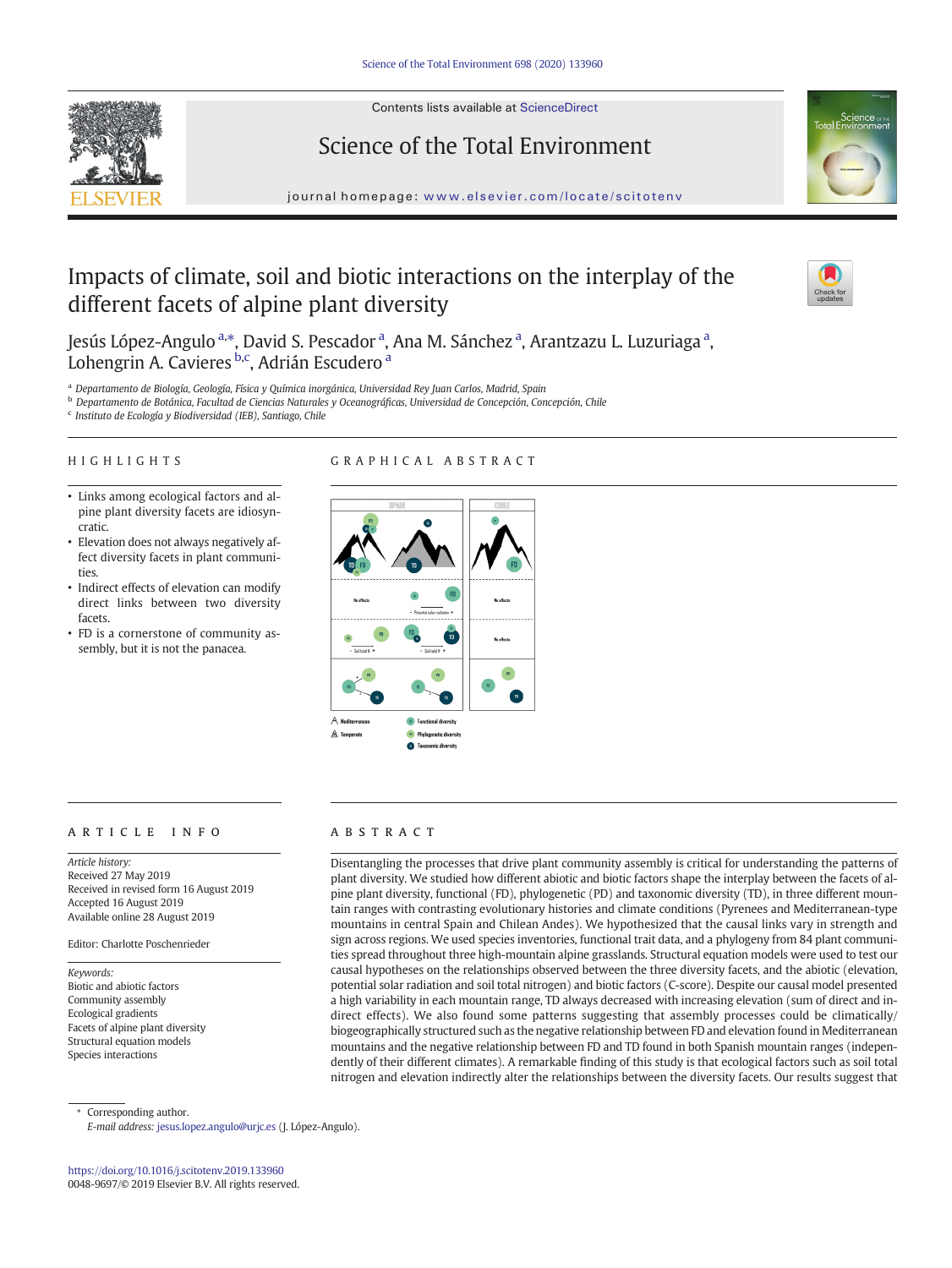diversity facets are simultaneously affected by different ecological and biogeographical/evolutionary processes, resulting in some general trends but also in parallel idiosyncratic patterns. Our findings highlight that although FD stand out by its explanatory power of community processes, TD and PD provide a complementary and necessary view that should not be disregarded in the attempt to globally explain community assembly processes. © 2019 Elsevier B.V. All rights reserved.

### 1. Introduction

Disentangling the underlying mechanisms driving the assembly of plant species in natural communities is critical for understanding the uneven distribution and the patterns of plant diversity [\(Diamond,](#page-8-0) [1975](#page-8-0); [Gotelli and McCabe, 2002;](#page-8-0) [Keddy and Weiher, 1999](#page-8-0)). Among the main deterministic factors, abiotic conditions and plant-plant interactions play crucial roles in determining species co-occurrence and abundance distributions in plant communities. Traditionally, species richness and abundance distributions have been used to infer community assembly processes [\(Grytnes and Vetaas, 2002](#page-8-0); [Rosenzweig,](#page-9-0) [1995;](#page-9-0) [Willig et al., 2003](#page-9-0)). However, this perspective unrealistically assumes that species are ecologically equivalent and evolutionary independent (Safi [et al., 2011;](#page-9-0) [Swenson, 2011\)](#page-9-0). Therefore, during the last two decades, functional and phylogenetic perspectives have emerged for quantifying ecological and evolutionary processes on community assembly overcoming the inherent limitations of the so-called taxonomic approach.

The functional perspective of community assembly (also called "trait-based ecology") suggests that biotic and abiotic factors act as ecological filters allowing species to enter into the community on the basis of their functional trait values [\(Cornwell and Ackerly, 2009](#page-8-0)). This implies that only species with the appropriate set of morphological, physiological, and ecological traits will be able, at least in probabilistic terms, to enter into the natural assemblages and persist successfully [\(Shipley](#page-9-0) [et al., 2016;](#page-9-0) [Violle et al., 2007\)](#page-9-0). This plant trait-based framework has led over the last decades to the need to incorporate functional information in the studies of community assembly, and indirectly, the explicit consideration of the phylogenetic structure of the assemblage. Phylogenetic approach is based on the premise that relevant functional traits have phylogenetic signal (i.e., closely related species are ecologically/ functionally more similar). If so, the quantification of the phylogenetic relatedness among species would provide critical information regarding local-scale ecological assembly processes ([Le Bagousse-Pinguet et al.,](#page-8-0) [2017;](#page-8-0) [Pavoine et al., 2011;](#page-8-0) [Webb et al., 2002](#page-9-0)). This reductionist perspective is being currently changed since the phylogenetic structure substantially improves our understanding of the evolutionary processes that have shaped current patterns of biological diversity [\(Gerhold](#page-8-0) [et al., 2015;](#page-8-0) [Hughes and Eastwood, 2006](#page-8-0)). For instance, the phylogenetic structure may reflect the habitat age on the geological history with phylogenetic overdispersed patterns in more ancient habitats, at least at a relatively large scale [\(Lososová et al., 2015\)](#page-8-0).

Diversity of a realized plant assemblage can be decomposed into three facets, functional (FD), phylogenetic (PD) and taxonomic diversity (TD), which reflect different ecological and evolutionary responses of communities to environmental determinants and historical events. Although they constitute independent axes of variation, there are causal relationships between them that need further exploration to better understand the mechanisms behind species coexistence [\(Swenson, 2011\)](#page-9-0). For instance, when functional uniqueness predominates in species traits, a strong and positive correlation between FD and TD is expected (equally complementarity: [Petchey and Gaston, 2002\)](#page-9-0). This would mean that there is almost no functional redundancy among species, so each taxonomic label (i.e., species name) would correspond to a unique functional configuration. Consequently, emergence of positive correlations between these two diversities might reflect the importance of niche specialization as a mechanism of community assembly and diversity driver. In contrast, low levels of FD together with high levels of TD might be a consequence of a strong environmental filtering ([Keddy,](#page-8-0) [1992;](#page-8-0) [Kraft and Ackerly, 2010](#page-8-0)) which would increase functional redundancy among species [\(Cadotte et al., 2011](#page-7-0)). On the other hand, the relationship between FD and PD could be structured according to the existence of a phylogenetic signal of the functional traits. That is, high FD values could lead to high PD values if phylogenetic conservatism prevails among the functional traits selected to estimate the FD ([Webb](#page-9-0) [et al., 2002\)](#page-9-0). Although community ecologists have described some pairwise relationships between these diversity facets and their main structuring factors for inferring past and ongoing community assembly processes ([Cadotte et al., 2013](#page-7-0); [Kraft and Ackerly, 2010](#page-8-0); [Swenson,](#page-9-0) [2011\)](#page-9-0), to our knowledge, no previous studies have evaluated how abiotic conditions and plant-plant interactions influence the interplay between TD, FD and PD. Here, we propose a new theoretical picture in which FD plays a central role in the community assembly because individual plants entry in the realized assemblage through their functional architecture and, consequently, affecting the other diversity facets.

In this context, alpine plant communities are one of the most adequate models to disentangle the interplay between the diversity facets. Mountains show sharp and foreseeable environmental changes with elevation, a surrogate of climatic variation ([Sanders and Rahbek, 2012](#page-9-0)). Recent studies suggest that shifts in elevation and other abiotic variables such as solar radiation have important consequences not only in TD but also in FD and PD. For instance, increasing elevation have been associated with environmental filtering constraining FD ([de Bello et al.,](#page-7-0) [2013](#page-7-0); [Read et al., 2014](#page-9-0)), PD ([Jin et al., 2015;](#page-8-0) [Xu et al., 2017\)](#page-9-0) and TD [\(Cuesta et al., 2017](#page-8-0); [Rahbek, 1995\)](#page-9-0), although other relationships have also been found ([Le Bagousse-Pinguet et al., 2017;](#page-8-0) [López-Angulo et al.,](#page-8-0) [2018b](#page-8-0)). There are other critical abiotic factors acting at finer scales in high mountain environments such as soil total nitrogen, considered as the main limiting nutrient in alpine ecosystems ([Sundqvist et al.,](#page-9-0) [2014\)](#page-9-0), and solar radiation ([de Bello et al., 2013](#page-7-0)). In addition, biotic interactions, especially positive ones, are known to play a key role in the community assembly in high-mountains ([Callaway et al., 2002](#page-7-0); [Cavieres et al., 2014\)](#page-7-0) leaving also imprints not only in the functional structure ([Pescador et al., 2015](#page-9-0)), but also in the taxonomic [\(López-](#page-8-0)[Angulo et al., 2018a](#page-8-0)) and phylogenetic structures ([López-Angulo et al.,](#page-8-0) [2018b](#page-8-0)). However, to know whether or not the relationships between the diversity facets considering simultaneously the effects of multiple environmental factors vary across regions with contrasted climatic conditions and evolutionary histories remains largely unexplored.

Here, we aimed to evaluate the direct and indirect effects of key abiotic factors (elevation, soil total nitrogen, potential solar radiation) and biotic interactions on the interplay between TD, FD and PD in three contrasting mountain ranges. Specifically, we tested our causal framework and hypotheses underlying the relationships between these environmental factors and the three diversity facets ([Fig. 1\)](#page-2-0) using a context of pairwise comparisons between mountains differing in: 1) evolutionary and biogeographical history but with similar climate conditions (Mediterranean mountains from Spain and Chile), and 2) mountains with contrasted climatic conditions but a common evolutionary history (Mediterranean and temperate mountains in the Iberian Peninsula). More specifically, we hypothesize that: (a) some of the expected negative relationships between the three diversity facets and the elevation gradient [\(de Bello et al., 2013;](#page-7-0) [Jin et al., 2015](#page-8-0); [Rahbek, 1995](#page-9-0); [Read](#page-9-0) [et al., 2014;](#page-9-0) [Xu et al., 2017](#page-9-0)), may be altered by some environmental factors related to local climate such as the typical summer drought of Mediterranean-type climates and exacerbation of stressful conditions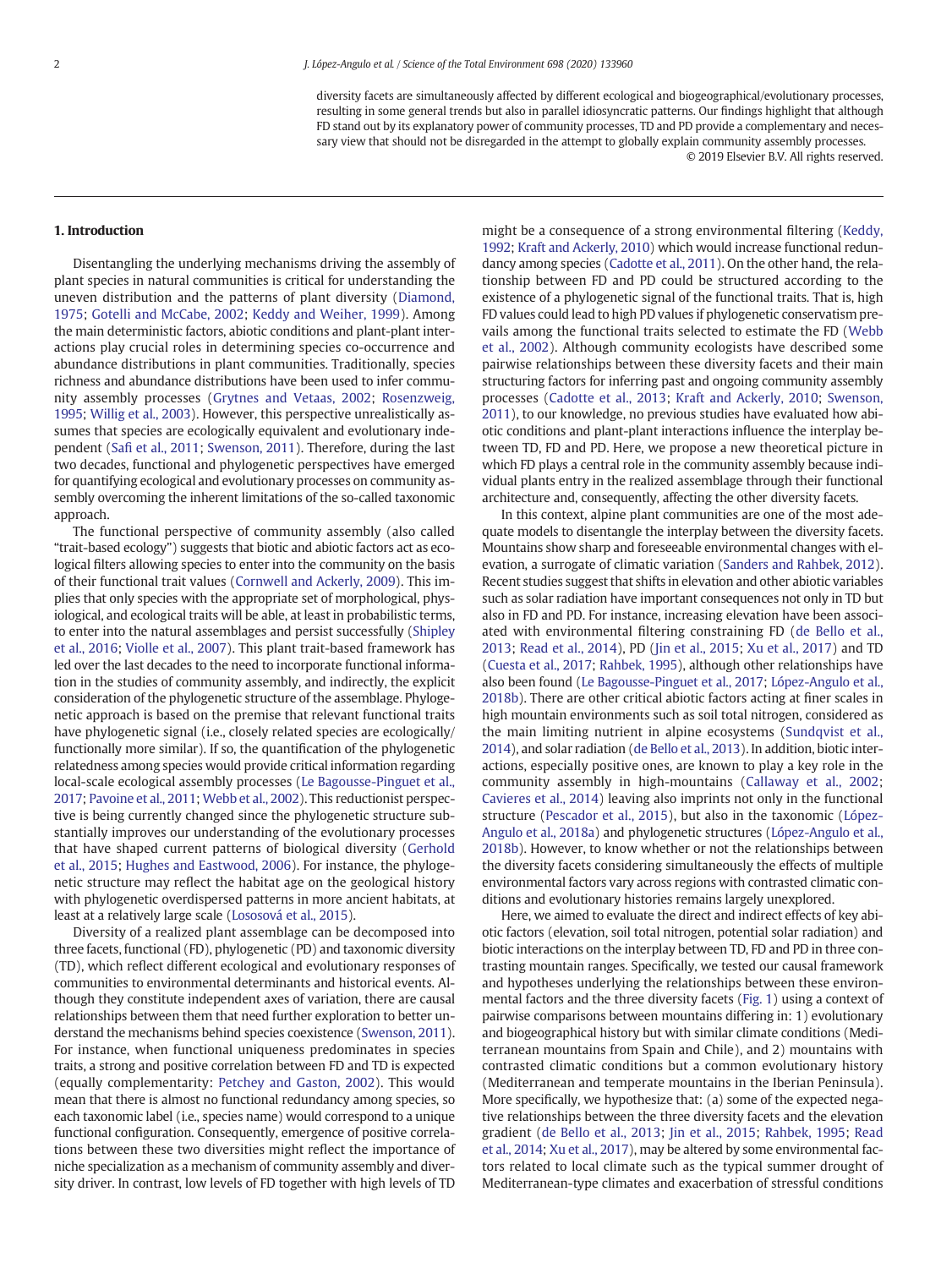<span id="page-2-0"></span>

Fig. 1. Theoretical a priori conceptual causal model including the effects of abiotic (i.e., elevation, potential solar radiation and soil total nitrogen) and biotic determinants (i.e., C-score) on the three diversity facets (TD, FD and PD). Arrows represent direct causal relationships. Abbreviations: TD, taxonomic diversity; PD, phylogenetic diversity; FD, functional diversity; C-score, checkerboard score.

at low elevations [\(Giménez-Benavides et al., 2007;](#page-8-0) Mihoč [et al., 2016](#page-8-0)); (b) FD plays a stronger role in community assembly than PD and TD, although these two facets provide unique and not concomitant insights into assembly processes; and (c) the relationships between PD and the environmental factors are maintained on the regions sharing biogeographical history as outcome of regional evolutionary processes.

#### 2. Materials and methods

## 2.1. Study sites

We sampled three mountain ranges representing different climatic conditions and biogeographic/evolutionary histories (see Fig. S1 in Supporting information): (1) Sierra de Guadarrama National Park (Guadarrama NP, hereafter; 40°47′ N, 4°0′ W), in central Spain, which is characterized by a typical Mediterranean climate with intense summer drought; (2) Ordesa-Monte Perdido National Park (Ordesa-Monte Perdido NP, hereafter; 42°40′ N 0°03′ E) in the central Pyrenees, within the same biogeographic region but with a temperate climate and without summer droughts; and (3) Farellones/Valle Nevado (33°20′S, 70°14′W) and Laguna del Maule (35°58′S, 70°30′W), in the central Chilean Andes, also characterized by a Mediterranean-type climate. Mean annual temperature and precipitation are 6.5 °C and 1350 mm in the Guadarrama NP (Navacerrada Pass weather station; 40° 470 N, 4° 00 W; 1894 m a.s.l.), 5 °C and 1660 mm in Ordesa-Monte Perdido NP (Góriz weather Station; 42° 39′ N, 00° 01′ E; 2215 m a.s.l.) and 6.5 °C and 943 mm in the central Chilean Andes [\(Cavieres et al., 2000;](#page-7-0) at 2300 m a.s.l.: [Santibañez and Uribe, 1990\)](#page-9-0), respectively.

We sampled vegetation above the treeline, in snow-free zones such as windblown slopes and crests, covering the complete elevation gradient in each mountain region. Elevation ranged from 1890 to 2420 m in Guadarrma NP, from 1650 to 2550 m in Ordesa-Monte Perdido NP, and from 2064 to 3627 m a.s.l. in the in the central Chilean Andes. The vegetation was consistently patchy and dominated by grasses together with creeping chamaephytes, perennial forbs and cushion-like plants in the three study sites. We sampled 39 sites during June and July of 2011 in Guadarrama NP, 27 sites during July of 2013 and 2014 in Ordesa-Monte Perdido NP, and 20 sites during January of 2014 in the central Chilean Andes. The sites represented a wide range of aspects and slopes along the local elevation gradient. We established in each site a sampling plot of  $20 \times 20$  m in a relatively homogeneous vegetation area. Four 2.4 m  $\times$  2.4 m quadrats were established in the corners of the plot and a fifth in the centre. This sample size is large enough to represent the variation of this type of communities (see [Pescador](#page-9-0) [et al., 2015\)](#page-9-0). All plant species and their percentage covers were visually estimated in each quadrat.

We calculated the potential solar radiation from the aspect (GPS: Garmin Colorado-300, Garmin Ltd., Olathe, USA) and the slope (clinometer: Silva Clinomaster, Silva Sweden, Sollentuna, Sweden) in each plot [\(Gandullo, 1974](#page-8-0)). Elevation was standardized by subtracting the treeline elevation value from plot elevation in the Chilean Andes (see [López-Angulo et al., 2018b\)](#page-8-0) since the sampled sites were distributed in different latitudes and the treeline was locally well-conserved. We collected one soil sample (5 cm in diameter and 10 cm deep) in the four corners of each plot. Soil samples were collected from bare areas to reflect the variations linked to abiotic differences among sites (Mihoč [et al., 2016](#page-8-0)). The soil estimates of the centre quadrat were calculated as the average of the four quadrats at each site. Soil samples were air dried for one month and sieved through a 2 mm mesh. We measured soil total nitrogen because it is considered one of the main limiting nutrients in alpine ecosystems [\(Sundqvist et al., 2014\)](#page-9-0). It was determined on a SKALAR $++$  San Analyzer (Skalar, Breda, The Netherlands) in the Nutrilab/URJC lab after digestion with sulphuric acid and Kjedahl's catalyst [\(Anderson and Ingram, 1994](#page-7-0)). The central quadrat was regularly divided into 64 cells of 30 cm  $\times$  30 cm (8  $\times$  8 cells). The presence of every plant species in each cell was recorded to calculate the checkerboard score (C-score: [Stone and Roberts, 1990\)](#page-9-0). We used the C-score as a surrogate for plant to plant interactions because this index quantifies the degree of aggregation for species co-occurrence [\(Dullinger](#page-8-0) [et al., 2007\)](#page-8-0). High C-score values indicate a tendency for species to spatially segregate which reveal prevalence of competitive interactions, and low values of this index would indicate species aggregation and facilitative processes ([Dullinger et al., 2007](#page-8-0)).

#### 2.2. Plant functional traits and measurements

Five functional traits were measured for most of the species in each mountain range. All these species represented 99% of the cover in Guadarrama NP, 94% in Ordesa-Monte Perdido NP and 87% in central Chilean Andes. However, we discarded the quadrats from the analyses when trait-assigned species accounted for  $<80%$  of the accumulated cover (16 from 135 and 22 from 100 quadrats in Ordesa-Monte Perdido NP and central Chilean Andes, respectively) to ensure a satisfactory description of functional community structure [\(Pakeman, 2014](#page-8-0)). (i) Vegetative height (VH, distance from the ground to the top of photosynthetic tissues) represents a trade-off between competitive vigour [\(Pérez-Harguindeguy et al., 2013](#page-9-0)) and protection by snow cover [\(Körner, 2003\)](#page-8-0). (ii) Plant size (PS, canopy area projection) is a surrogate of the photosynthetic biomass and it is directly related to accumulated resources [\(Pescador et al., 2015](#page-9-0)). (iii) Specific leaf area (SLA, ratio of one-sided area of a fresh leaf divided by its dry mass) is correlated with relative growth and photosynthetic rates [\(Pérez-Harguindeguy](#page-9-0) [et al., 2013](#page-9-0)). (iv) Leaf dry matter content (LDMC, oven-dried mass of a leaf divided by its fresh water-saturated leaf mass) is usually well correlated with resource investment in leaf tissues and with resistance to physical hazards ([Pérez-Harguindeguy et al., 2013\)](#page-9-0). (v) Leaf thickness (LT) is related to nutrient acquisition and resistance to wind [\(Choler,](#page-8-0) [2005](#page-8-0)). All these traits were measured in at least ten different well developed individuals per species, following the standard methodology of [Pérez-Harguindeguy et al. \(2013\)](#page-9-0) with the exception of plant size, which was calculated as  $PS = \pi \cdot L \cdot S/4$  ([Pescador et al., 2015](#page-9-0)), where L is the longest diameter and S is the shortest diameter perpendicular to the former one for each plant.

#### 2.3. DNA sequencing and phylogenetic analyses

We constructed a phylogenetic tree using two barcoding loci (*rbcL*) and matK) in order to estimate the phylogenetic diversity. We used a species pool composed of species found in the communities. Available species sequences from GenBank were downloaded (122 matK and 117 rbcL sequences) and the rest (771 sequences) were obtained in the Universidad Rey Juan Carlos lab. For that, fresh leaves from three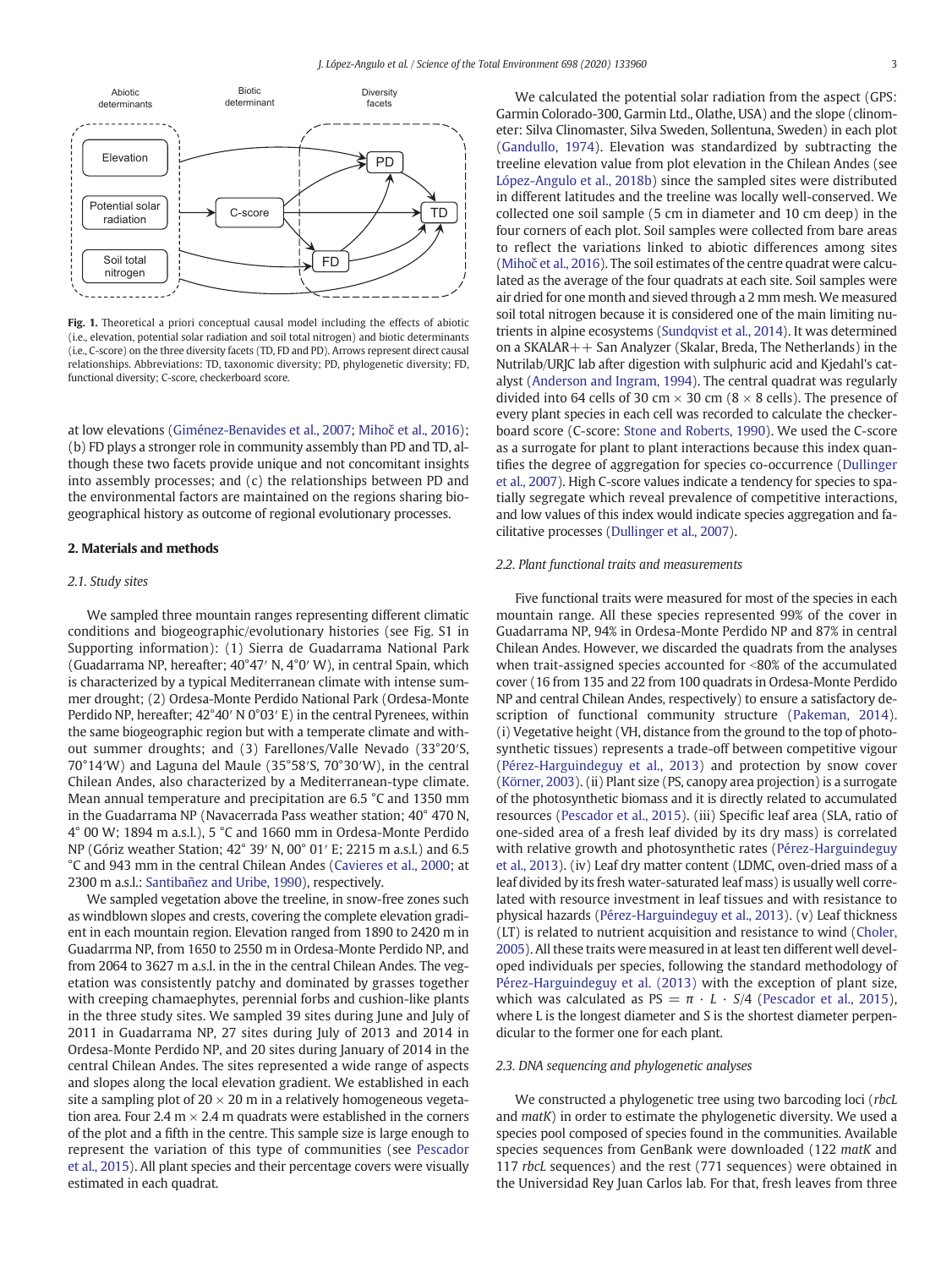individuals per species were collected and were lately dry-stored in silica-gel for 1 month. Genomic DNA was isolated and extracted using the DNeasy Plant Mini Kit (QIAGEN, Valencia, CA, USA).

PCR amplifications of the rbcL barcode were performed in 25 μL containing a reaction mixture of 2.5 μL of Taq buffer 2 mM with MgCl2, 1 μL of dNTP Mix (0.4 mM), 1.25 μL of reverse and forward primer, 1.25 U Taq DNA Polymerase (Biotools, Madrid, Spain) and 2 μL of genomic DNA. The matK barcode was amplified by puReTaq Ready-To-Go PCR beads (Amersham Pharmacia Biotech, Uppsala, Sweden). Primers for PCR, sequencing and PCR cycling conditions used in this study followed [López-Angulo et al. \(2018b\)](#page-8-0). The subsequent products were clean-up using the ExoSap purification kit® (USB Corporation, Cleveland, OH, USA) and sequenced by Macrogen Inc. (Seoul, South Korea). Sequences were initially aligned using MAFFT online v. 7, and minor manual adjustment of the alignments was necessary only for the matK barcoding with Mesquite version 2.6. Maximum likelihood (ML) gene trees were calculated by the R-package 'Phangorn' ([Schliep, 2011\)](#page-9-0) in R v.3.5.1 using the GTR  $+$  G  $+$  I model and 100 bootstrap replicates ([Violle](#page-9-0) [et al., 2011](#page-9-0)).

## 2.4. Diversity metrics and statistical analyses

We used species richness (the total number of species within each quadrat) as a measure of TD because it is a simple indicator of biological diversity and it has been the predominant measure of global biodiversity for a long time. We chose the mean pairwise distances (MPD) weighted by species abundance to estimate the functional and phylogenetic diversities because it is independent from species richness, unlike the very used Rao which can be correlated to number of species, especially at low levels of richness [\(de Bello et al., 2016](#page-8-0)). Distances among coexisting species were calculated using the Gower distance index to estimate FD and the cophenetic distance to estimate de PD. Before calculating the FD, we conducted a principal components analysis (PCA) using all the traits measured to control for correlations among traits and to define a multidimensional trait space for each mountain region [\(Devictor et al., 2010\)](#page-8-0). The first two principal component analysis (PCA) axes (explaining between 72 and 81% of the trait variation for each mountain range: see Table S1 in Supporting Information) were retained for calculating FD. Trait data was log-transformed when necessary to reach normality and scaled prior to PCA analysis. The Gower matrix to calculate FD was estimated according to the selected PCA axes. Calculation of MPD was performed using the function "melodic" ([de](#page-8-0) [Bello et al., 2016\)](#page-8-0).

We determined the phylogenetic signal for each individual plant trait (and the selected PCA components) to confirm phylogenetic niche conservatism when we found significant relationships between FD and PD. We tested the phylogenetic signal with the Pagel's  $\lambda$  using a Brownian motion model of trait evolution ([Pagel, 1999\)](#page-8-0), with the subset of species found in each mountain region. Pagel's λ was quantified using the 'phylosig' function in the Phytools package in R.

#### 2.5. Structural equation modelling

We evaluated the causal interplay between three diversity facets (FD, PD and TD), and abiotic (elevation, potential solar radiation and soil total nitrogen) and biotic determinants (C-score) using structural equation models (SEM: [Grace, 2006](#page-8-0)). SEM allows testing causal links established in an initial hypothetical framework, comparing the observed variance-covariance structure with that expected if the proposed causal relationships are true. SEM takes into account the constraints imposed by the theoretical causal hypotheses with the observed variancecovariance structure [\(Grace, 2006](#page-8-0); [Iriondo et al., 2003](#page-8-0); [Maestre et al.,](#page-8-0) [2005;](#page-8-0) for more details, see: [Mitchell, 1992](#page-8-0)). If discrepancies are small, we can assume that the observed pattern in the data set is compatible with our hypotheses.

Our theoretical model proposes that each diversity facet can be shaped by different assembly mechanisms, and so, they will respond independently to abiotic conditions and to the intensity of plant-plant interactions, which depend on the level of abiotic harshness (see [Cavieres](#page-7-0) [et al., 2002\)](#page-7-0) [\(Fig. 1](#page-2-0)). If the selected plant traits are phylogenetically conserved on the phylogeny, PD and FD would respond rather similarly to such environmental factors ([Cavender-Bares et al., 2004;](#page-7-0) [Swenson](#page-9-0) [et al., 2007](#page-9-0)). In contrast, if the functional traits are not phylogenetically conserved we may expect different causal paths for both diversity facets where PD would reflect the response of other unmeasured traits with phylogenetic signal. TD is expected to be directly influenced by FD and PD, although these relationships will depend on the degree of functional redundancy in the selected traits (FD) and in the unmeasured traits (PD) ([Petchey and Gaston, 2002\)](#page-9-0). However, regardless of indirect effects on TD of environmental forces through FD and PD, we expect elevation, nitrogen in soil and biotic interactions to be critical determinants structuring species richness (TD) directly. This implies that TD might be affected by ecological determinants both directly or indirectly through FD and PD. Finally, we consider that environmental conditions could directly affect the prevalence of plant interactions (i.e. C-score) and consequently indirectly affect the interplay among facets of diversity. Since the relationships among environmental factors and the diversity facets could be specific for each mountain range, the proposed model [\(Fig. 1\)](#page-2-0) was evaluated for each mountain region separately.

Standardized estimates of path coefficients were obtained using the maximum likelihood method because it is robust against certain deviations of multinormality [\(Shipley, 2000\)](#page-9-0). They were used to interpret the scaling relationships among variables. Soil total nitrogen for Ordesa-Monte Perdido NP was log-transformed to reach normality a necessary step to reach multinormality. The discrepancies between observed and expected covariance matrices were first assessed by a chi-square goodness-of-fit statistic ( $\chi^2$ ). *P*-values above 0.05 indicate that the observed and the modelled covariances were not significantly different, suggesting adequate model fit. Since this test is prone to several statistical errors, especially when the sample size is large like in our case, we also used two additional measures of the goodness of fit: the comparative fit index (CFI) and the Bentler and Bonett's normed-fit index (NFI) [\(Iriondo et al., 2003\)](#page-8-0) with values above 0.9 suggesting adequate fit. In order to minimize the risk of multicollinarity, we calculated the variance inflation factor (VIF) for each variable previous to analyses. We incorporated all variables in the models since all VIF values were <4 [\(Petraitis et al., 1996](#page-9-0)). SEM was conducted using the 'Lavaan' package ([Rosseel, 2012](#page-9-0)) in R.

## 3. Results

We registered 57 species in Guadarrama NP ( $n = 195$  quadrats), 153 species in Ordesa-Monte Perdido NP ( $n = 124$  quadrats) and 89 species in the central Chilean Andes ( $n = 78$  quadrats). The average number of species per quadrat  $(2.4 \times 2.4 \text{ m})$  was  $10.9 \ (\pm 2.6 \text{ SD})$  in Guadarrama NP and 11.2 ( $\pm$ 4.5 SD) in the central Chilean Andes, being the richest mountain Ordesa-Monte Perdido NP with an average of 18.8 ( $\pm$ 7.7 SD) species per quadrat. The five most frequent species in Guadarrama NP, Festuca curvifolia Lag. ex Lange, Rumex angiocarpus Murb., Jurinea humilis (Desf.) DC., Sedum brevifolium DC. and Jasione crispa (Pourr.) Samp. subsp. centralis, occurred at least in a 67% of the quadrats, whereas in Ordesa-Monte Perdido NP, Thymus gr. serpyllum L., Koeleria vallesiana (Honck.) Gaudin subsp. vallesiana, Galium pyrenaicum Gouan, Festuca gautieri subsp. scoparia (A. Kern. & Hack.) Kerguélen and Helictotrichon sedenense (DC.) Holub, and in the central Chilean Andes, Poa gr. denudata Steud, Trisetum preslei (Kunth) E. Desv., Hordeum comosum J. Presl, Phacelia secunda J.F. Gmel. and Bromus setifolius J. Presl, were registered in 36% and 32% of the quadrats, respectively. The plant communities located in Guadarrama NP showed higher average values of FD than in Ordesa-Monte Perdido NP and the central Chilean Andes [\(Fig. 2,](#page-4-0) Table S2 in Supporting information), while the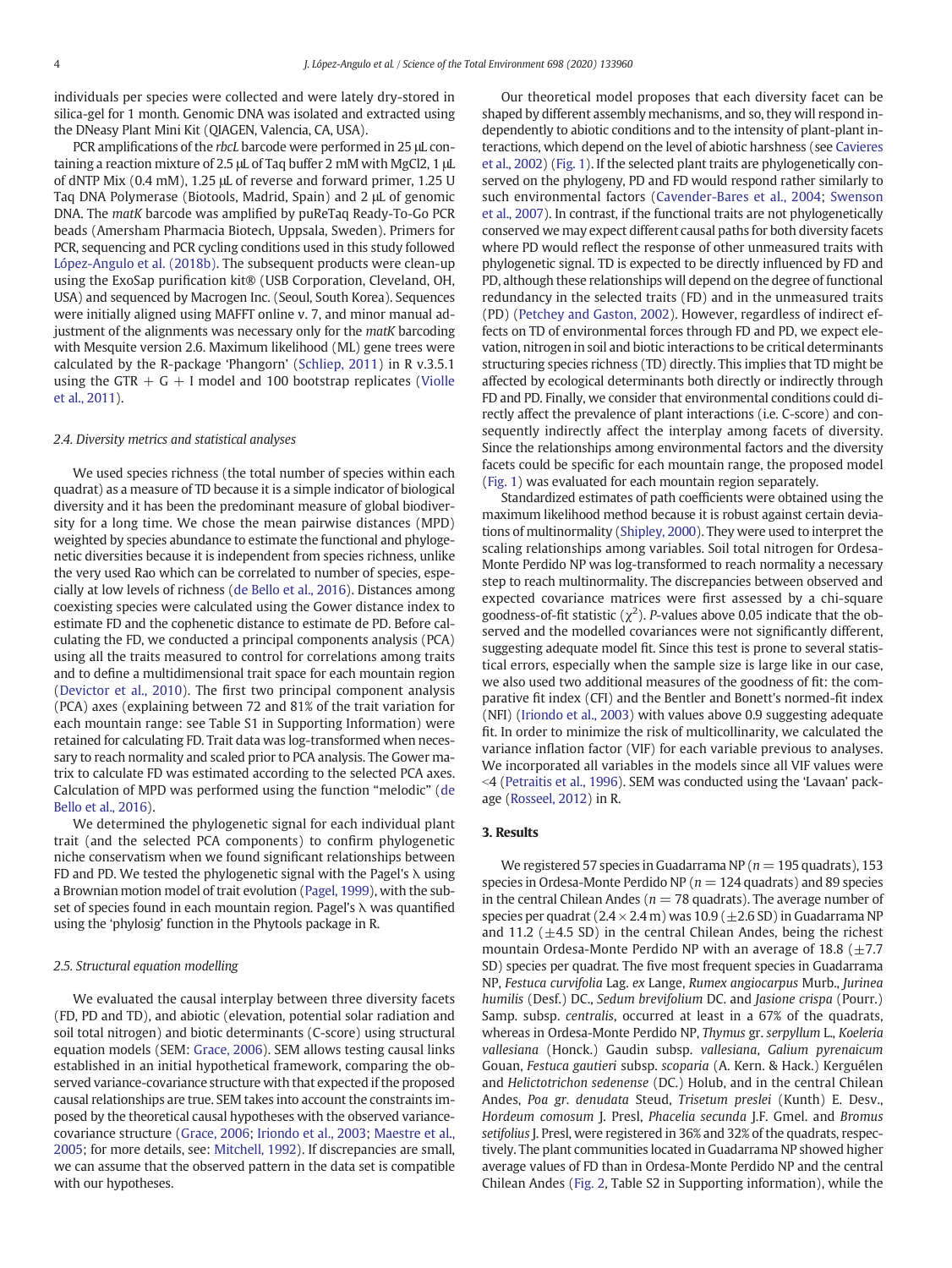J. López-Angulo et al. / Science of the Total Environment 698 (2020) 133960 5

<span id="page-4-0"></span>

Fig. 2. Boxplots summarizing taxonomic (TD), phylogenetic (PD), functional (FD) diversity and the predictor variables (elevation, potential solar radiation, soil total nitrogen and C-score) per mountain range. Abbreviations: TD, taxonomic diversity; PD, phylogenetic diversity; FD, functional diversity; C-score, checkerboard score; PSR: Potential solar radiation; soil total N, soil total nitrogen.

average values of PD were close to 0.36 in the three mountain ranges. There were important differences between regions in the abiotic variables measured. The average values of elevation and potential solar radiation were higher in the central Chilean Andes compared to the other two mountain ranges (Guadarrama NP and Ordesa-Monte Perdido NP) (Fig. 2). However, the soil total nitrogen levels in the central Chilean Andes, where soil is derived from metamorphic volcanic substrates, were two times lower (0.6 mg  $\rm g^{-1})$  than in soils of the two Spanish locations (>1.2 mg g<sup>−1</sup>, see Table S2).

Our hypothetical causal model was significant in the three mountain ranges but with very different significant relationships among the different variables on each region [\(Fig. 3a](#page-5-0), b, c), so a multisample analysis was not necessary. The model for Guadarrama NP provided a good fit to observed data as indicated the non-significant  $\chi^2$  ( $\chi^2$  = 3.83, DF = 1, P  $= 0.051$ ), and the values of NFI and GFI higher than 0.98 [\(Fig. 3](#page-5-0)a). The SEM model explained 26, 17 and 14% of the variance in FD, PD and TD, respectively [\(Fig. 3a](#page-5-0)). Overall, the three diversity facets were differently affected by the considered ecological determinants. Elevation was the most important abiotic determinant in Guadarrama NP, since all diversities were significantly influenced by this variable. Specifically, elevation negatively affected FD and TD ( $r = -0.32$  and  $r = -0.26$ ), in spite of the negative relationship found between these two diversity facets (FD and TD,  $r = -0.29$ ). In contrast, PD was positively influenced by elevation even when a positive relationship between FD and PD ( $r =$ 0.26) was found. Soil total nitrogen negatively influenced PD and Cscore. Finally, it is important to note that C-score modified plant diversity only in Guadarrama NP, where species aggregation lead to communities with functionally dissimilar species.

The model for Ordesa-Monte Perdido NP also showed high statistical support, as indicated by non-significant  $\chi^2$  values ( $\chi^2 = 1.69$ , DF = 1, p  $= 0.194$ ) and by values of NFI and GFI also higher than 0.99, indicating that field data adjusted to the theoretical causal model [\(Fig. 3](#page-5-0)b). This SEM model explained around one-third of the variance in both FD and TD ( $R^2 = 0.29$  and 0.37 respectively) but had little explanatory power for PD ( $R^2 = 0.07$ ). In contrast to the results for the Guadarrama NP model, soil total nitrogen made the largest contribution to the diversity facets, negatively affecting FD ( $r = -0.33$ ) but positively TD ( $r = 0.32$ ). Elevation also exerted an important negative effect on TD ( $r = -0.30$ ). TD was again negatively influenced by FD ([Fig. 3\)](#page-5-0). No relationships between biotic or abiotic determinants and PD were found in Ordesa-Monte Perdido NP [\(Fig. 3b](#page-5-0)).

Finally, the model for the central Chilean Andes fitted the observed data correctly as indicated by the goodness-of-fit statistics [\(Fig. 3](#page-5-0)c) and was able to explain nearly double of the variance in FD ( $R^2 =$ 0.37) than in TD and PD ( $R^2 = 0.18$  and 0.11 respectively). In the Central Chilean Andes, an exclusive and strong significant relationship between elevation and FD ( $r = -0.45$ ) was detected. Despite the strong causal relationships between soil total nitrogen and potential solar radiation with the surrogate of biotic interactions (C-score, [Fig. 3c](#page-5-0)) no other relationships with diversity facets were found.

Total effects (sum of direct and indirect effects; see Table S3 in Supporting information), showed that elevation had a negative total effect on TD in all mountain ranges [\(Fig. 4](#page-6-0)). Elevation also moderately affected FD and C-score in both Mediterranean-type mountain ranges, while in the temperate Ordesa-Monte Perdido NP the opposite pattern was found ([Fig. 4\)](#page-6-0). However, the total effects of elevation on PD were positive in Guadarrama NP, but negative in Ordesa-Monte Perdido NP and central Chilean Andes [\(Fig. 3\)](#page-5-0). When the relationships among the diversity facets were evaluated, the total effects revealed a positive relationship between FD and TD ( $r = 0.34$ , Table S3) in the central Chilean Andes, contrasting with the results found in both Spanish mountain ranges (Guadarrama NP and Ordesa-Monte Perdido NP; [Fig. 3\)](#page-5-0). In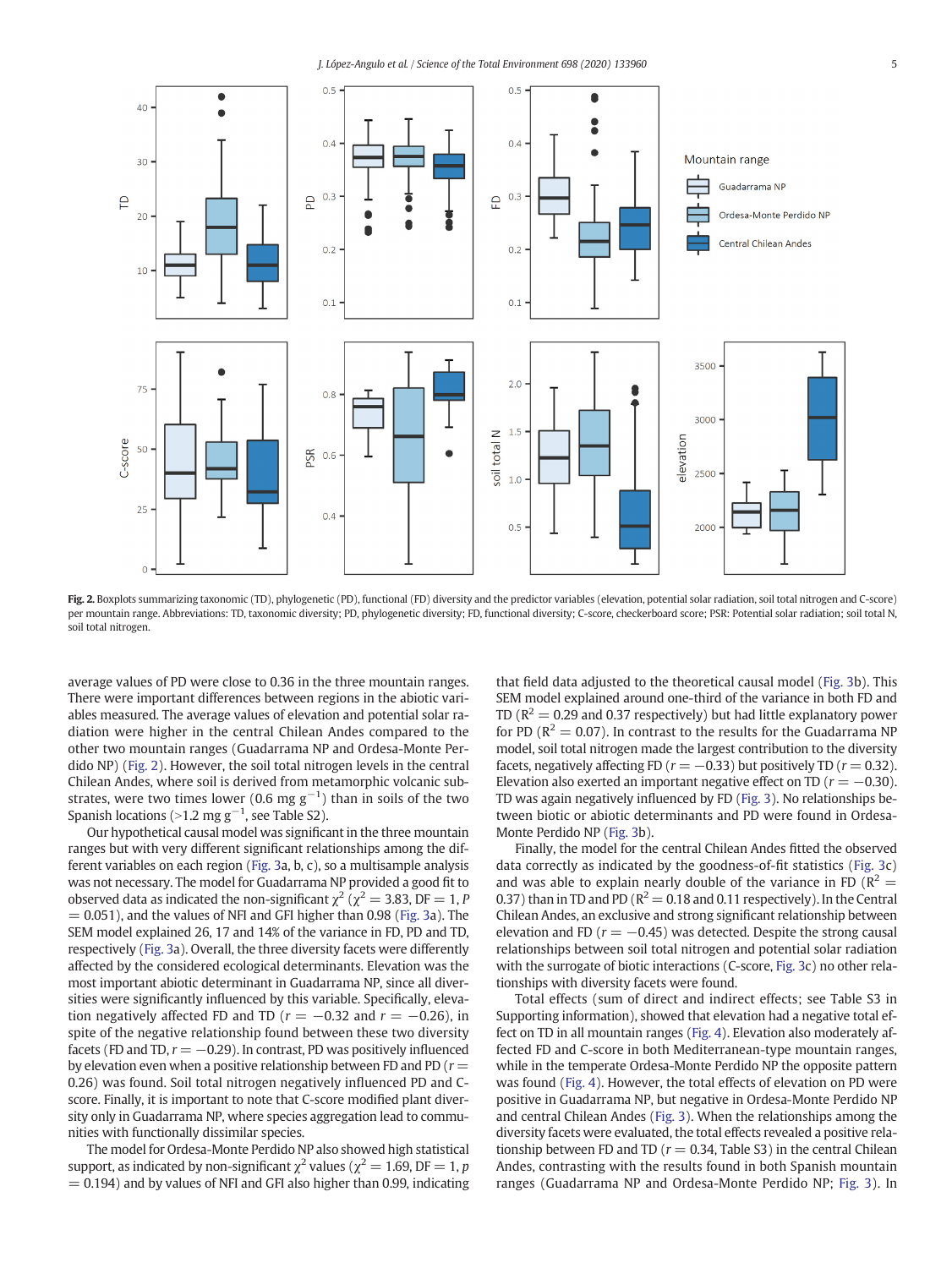<span id="page-5-0"></span>

#### **b)** Ordesa – Monte Perdido NP





Fig. 3. SEM models for a) Guadarrama NP in central Spain, b) Ordesa-Monte Perdido NP in central Pyrenees and c) central Chilean Andes. Positive effects, solid blue lines; negative effects, broken orange lines. Arrow widths are proportional to standardized path coefficients. Path coefficients non-significantly different from zero were omitted. R<sup>2</sup> denotes the proportion of variance explained and appears below every response variable in the model. Goodness-of-fit statistics (P  $\chi^2$ , GFI and NFI), sample size (N) and number of species (SP) are provided at the upper-right corner of each diagram. Abbreviations: TD, taxonomic diversity; PD, phylogenetic diversity; FD, functional diversity; C-score, checkerboard score. (For interpretation of the references to colour in this figure legend, the reader is referred to the web version of this article.)

spite of the fact that the PCA axes obtained from the plant functional traits showed a relatively strong phylogenetic signal across the three mountain ranges (Table S4 in Supporting information), we only found an important effect of FD on the variation of PD in Guadarrama NP (Fig. 3a).

## 4. Discussion

Our aprioristic causal model of relationships among different diversity facets (TD, FD and PD) together with some critical biotic and abiotic determinants resulted significant in three mountain ranges differing in climate (Mediterranean vs temperate), and in evolutionary history (Spain vs Chile). Although numerous studies have shown that some abiotic factors independently shaped diversity in terms of taxonomic, functional or phylogenetic properties ([Bernard-Verdier et al., 2013](#page-7-0); [Dainese](#page-8-0) [et al., 2015](#page-8-0); [Hurtado et al., 2019](#page-8-0); [Oliver et al., 2013\)](#page-8-0), this study represents a first attempt to define how the abiotic environment, together with plant-plant interactions, determine the interplay among the TD, FD and PD in different alpine plant communities. Our results provided empirical support not only for the direct relationships among the studied abiotic and biotic determinants with the different diversities of these alpine communities but also revealed that the indirect effect of elevation can modify such direct links an issue that has gone still unnoticed. Noteworthy, these findings supported our hypothesis that FD plays a key role in community assembly affecting, lately, the other diversities, because the FD directly and strongly responds to environmental factors, and in turn, it affects globally the community structure through the effect on the other diversity facets.

Significant causal links varied among mountain ranges with shifts from positive to negative in one compared to other mountain ranges (e.g., soil total nitrogen vs C-score in both Mediterranean mountain ranges) which suggests strong context-dependence [\(Cadotte et al.,](#page-7-0)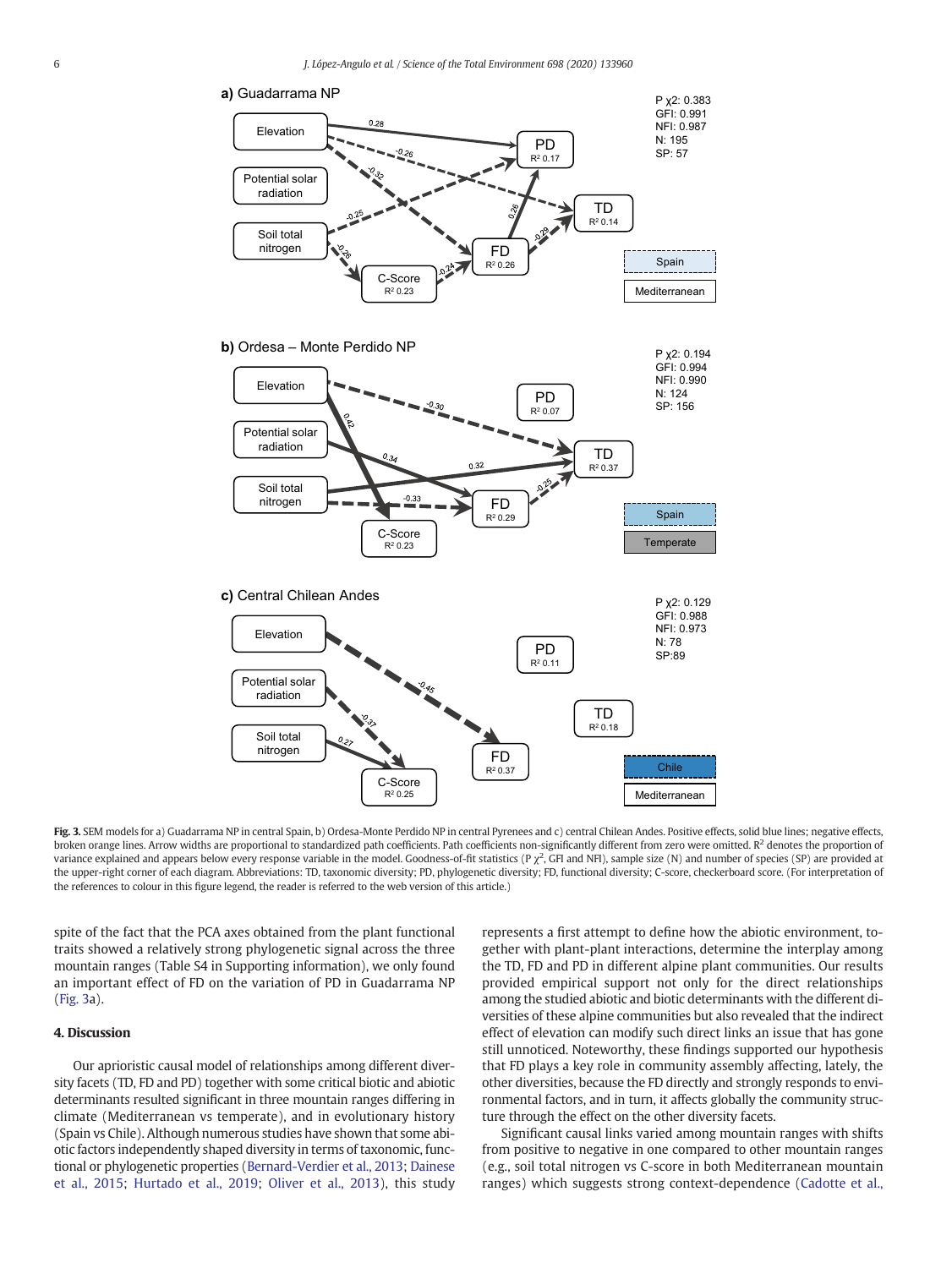<span id="page-6-0"></span>

Fig. 4. Standardized total effects (sum of direct and indirect effects) of elevation on the three diversity facets (TD, FD, PD) in the three mountain ranges (Guadarrama NP, Ordesa-Monte Perdido NP, and the central Chilean Andes). Abbreviations: TD, taxonomic diversity; PD, phylogenetic diversity; FD, functional diversity.

[2011\)](#page-7-0). For example, in Ordesa – Monte Perdido NP, soil total nitrogen exerted a strong negative effect on FD, but a positive effect on TD, whereas in Guadarrama NP, the phylogenetic facet positively responded to increases in nitrogen, and in the central Chilean Andes no effects of soil nitrogen on any diversity facets were found. The existence of a unimodal response of plant diversity to long soil fertility gradients is well-established [\(Grime, 2006](#page-8-0)). However, our results suggest that in nutrient-limited systems, such as alpine ecosystems ([Körner, 2003;](#page-8-0) [Sundqvist et al., 2014](#page-9-0)), the relationship between TD and soil total nitrogen in Ordesa – Monte Perdido NP could represent the ascending side of the curve. Thus, increases of the soil total nitrogen might lead to the release of species with narrow tolerance increasing the number of species [\(Fox, 1992](#page-8-0); [Laliberté et al., 2014;](#page-8-0) [Theodose and Bowman, 1997\)](#page-9-0) as described in other temperate mountains. However, the negative relationship with FD in this temperate mountain (i.e., Ordesa – Monte Perdido NP) suggest that plant assemblages in more fertile soils (in relative terms) presented more functionally similar species. This result may be related to the dominance of species with functional traits that confer higher competitive ability ([Fox, 1992\)](#page-8-0). In Guadarrama NP, the increases of soil total nitrogen also led to competitive dominance, but in this case, of phylogenetically related species.

We found a consistent negative pattern of TD with increasing elevation except in the central Chilean Andes. The absence of this direct relationship (between elevation and TD) in this mountain range could be due to the fact that this relationship is unimodal [\(López-Angulo et al., 2018a](#page-8-0)). However, when focusing on the total effects (sum of direct and indirect effects; Table S3), TD diminished in the uppermost elevation limit in the three regions, being the total elevation effect stronger in the central Chilean Andes. This drop of TD is one of the most commonly reported patterns of diversity for alpine environments [\(Colwell et al., 2004;](#page-8-0) [McCain and](#page-8-0) [Grytnes, 2010](#page-8-0); [Rosenzweig, 1995;](#page-9-0) [Sanders and Rahbek, 2012](#page-9-0)). The decay in richness is usually accompanied by low levels of FD [\(de](#page-7-0) [Bello et al., 2013](#page-7-0); [Read et al., 2014\)](#page-9-0) such as we found in both Mediterranean-type mountains, due to the limitations imposed by coldness (which increases in magnitude and duration with elevation) that restricts the viable trait range, and limits the number of plant species established in such stressful environments ([Cornwell](#page-8-0) [et al., 2006](#page-8-0); [Weiher and Keddy, 1995\)](#page-9-0).

FD was the unique metric that responded directly to the environment in the three mountain ranges, supporting our expectation that the species integrating realized assemblages mainly respond to ecological pressures on the basis of their functional traits. Thus, as hypothesized the functional configuration of communities is critical to understand the community assembly [\(Diaz et al., 1998;](#page-8-0) [Shipley et al.,](#page-9-0) [2016;](#page-9-0) [Weiher and Keddy, 1995](#page-9-0)). Moreover, a substantial fraction of the total variance of TD, 25% to 31%, was determined by FD in all mountain ranges, although the total effects shifted from negative in both mountain ranges of Spain to positive in the central Chilean Andes. This result is congruent with our hypotheses, not only that FD responds first and stronger than other diversity facets to environment, but also that FD plays a critical role in structuring the whole diversity of the communities. We are aware that other researchers, however, found that TD represents the diversity facet that determines FD, showing a positive trend between them [\(Cadotte et al., 2011;](#page-7-0) [Flynn et al., 2011](#page-8-0); [Pavoine](#page-9-0) [et al., 2013](#page-9-0); [Petchey and Gaston, 2002\)](#page-9-0). The idea that an increase in species number causes a similar increase in FD rests on the premise that the trait values of species are distributed uniformly along the total length of the local functional space (i.e., co-occurring species have complementary strategies and contribute proportionately to the functional diversity of communities) ([Petchey and Gaston, 2002\)](#page-9-0). However, the negative relationship between FD and TD in Guadarrama NP and Ordesa-Monte Perdido NP contrasts with this intuitive hypothesis, higher FD values are associated to higher species richness ([Petchey and Gaston, 2002](#page-9-0)) failing thus to support the niche complementary hypothesis [\(Loreau,](#page-8-0) [2000\)](#page-8-0). As suggested by [Cadotte et al. \(2011\)](#page-7-0) ecological redundancy may drive the negative relationship between these two diversity facets [\(Cadotte et al., 2011\)](#page-7-0), which mainly occurs in species rich assemblages [\(Loreau, 2004](#page-8-0); [Naeem, 1998](#page-8-0)). Similar to our results, [de Bello et al.](#page-8-0) [\(2009\)](#page-8-0) found an increase in functional redundancy associated to an increase in taxonomic diversity in alpine pastures in the Catalonian Pre-Pyrenees. Our results indicate that the volume of trait space was occupied by a few species, and when species richness increased, the new species were not functionally different from those already present [\(Díaz and Cabido, 2001](#page-8-0)). The consistency of the relationship across regions sharing regional species pool and similar evolutionary histories is particularly interesting, and although these results need further investigation, they suggest the existence of symmetries in the evolutionary forces regulating the volume of trait space in the regional species pool. Worth also to note that unlike the sum of distances basedmetrics (i.e. Faith's Index) which generally increase with richness [\(Díaz and Cabido, 2001;](#page-8-0) [Petchey and Gaston, 2002;](#page-9-0) [Swenson, 2014](#page-9-0)), the mean pairwise functional distance-based metrics (unaffected by richness) such as the MPD, allow to decrease when a redundant species enters into the community. Thus, the choice of adequate measures of FD is critical to correctly evaluate the relationship between the taxonomic and functional facets [\(Cadotte et al., 2011\)](#page-7-0). Worth also to note that the role of the FD in the assembly may vary depending on the trait considered when calculating the FD metric.

Our results also showed few significant relationships in which PD was involved. In accordance with previous studies, this suggests that PD is a poor indicator of assembly processes at the ecological time scale ([Gerhold et al., 2015;](#page-8-0) [Pavoine et al., 2013\)](#page-9-0). However, it is noteworthy that in Guadarrama NP the increase in elevation generated an increase in PD opposite to the decline in FD, in spite of the fact that PD was positively correlated with FD, which was consistent with the strong phylogenetic signal found in the considered functional traits. Although a decrease in PD has generally been described in the literature with elevation [\(Bryant et al., 2008](#page-7-0); [Graham et al., 2009](#page-8-0); [Machac et al., 2011\)](#page-8-0) specially in the case of plants [\(Li et al., 2014](#page-8-0); [Xu et al., 2017\)](#page-9-0), discrepancies between the functional and phylogenetic diversities have also been reported in high-elevation grasslands in the European Alps ([Dainese et al.,](#page-8-0) [2015](#page-8-0)). One potential explanation of this apparent discrepancy is that an increase in intensity and importance of facilitation is expected under harsher environmental conditions ([Anthelme et al., 2012;](#page-7-0) [Brooker](#page-7-0)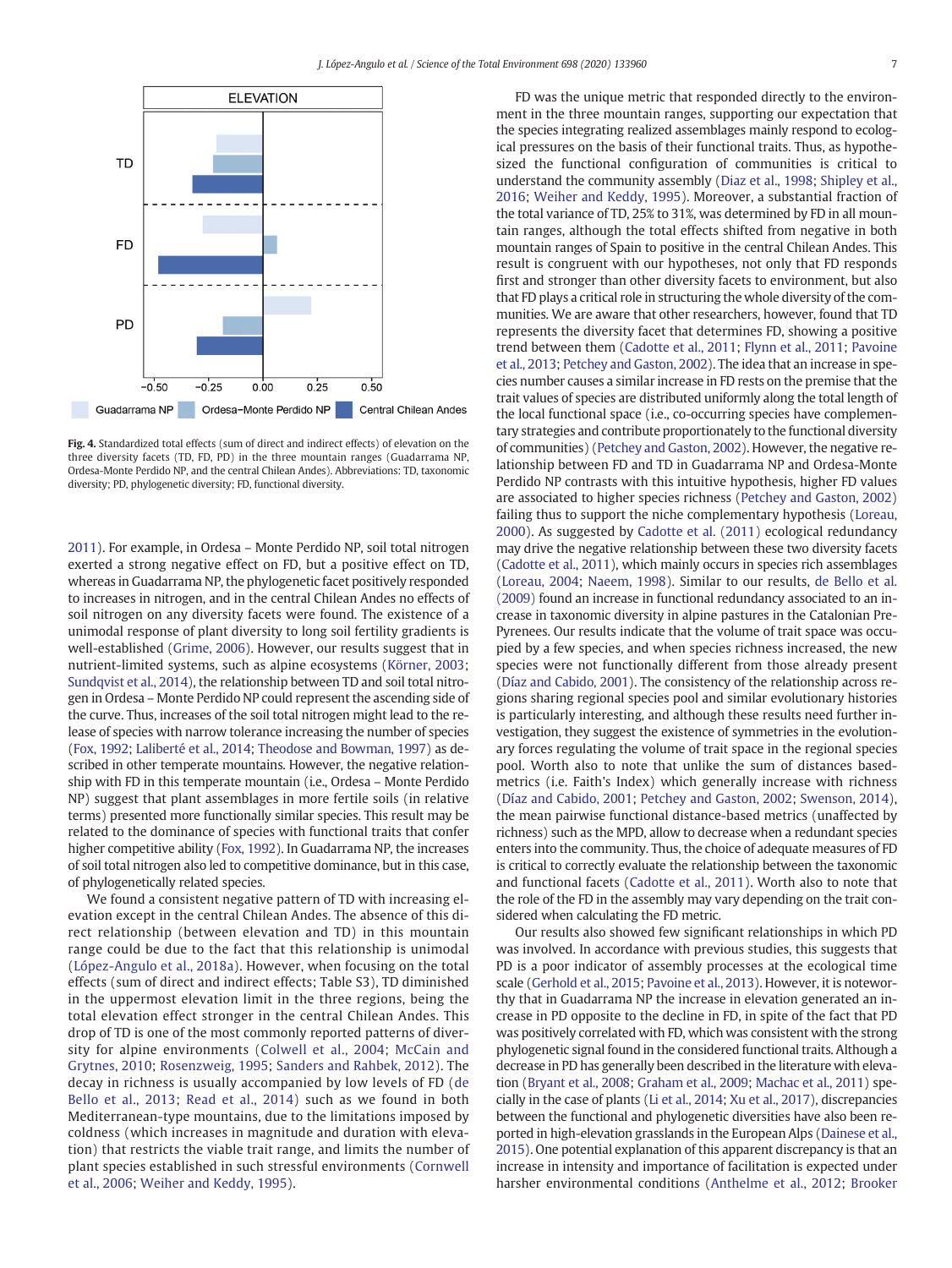<span id="page-7-0"></span>et al., 2008; Callaway et al., 2002), and according to [Valiente-Banuet and](#page-9-0) [Verdú \(2007\),](#page-9-0) when facilitation drives the assembly of plant communities, an increase in PD is expected. In our study, the increase in facilitation intensity was supported by the fact that elevation led to low levels of the C-score values (at least when focusing on the total effects;  $r = -0.176$ , Table S3), that can be interpreted as a higher prevalence of positive interactions among plants with increasing altitude [\(Dullinger](#page-8-0) [et al., 2007;](#page-8-0) [Schöb et al., 2013\)](#page-9-0). Furthermore, the role of the biotic interactions was mainly involved in modulating the relationship between the soil total nitrogen and the FD in Guadarrama NP. So, low levels of soil total nitrogen favoured a segregated pattern of species cooccurrence, which in turn led to a decline in FD. This suggests that the influence of competitive interactions on the local assembly processes increases in soils with lower nitrogen availability. Under these adverse conditions, species tend to be functionally similar to favour those advantageous strategies allowing access to nitrogen [\(Lambers et al.,](#page-8-0) [2008](#page-8-0); [Mason et al., 2012\)](#page-8-0). However, with higher soil total nitrogen availability, coexisting species tend to have different ecological requirements (i.e., higher FD) to be spatially aggregated (i.e., lower C-score values) providing support for niche differentiation among species [\(Kikvidze et al., 2005;](#page-8-0) [MacArthur and Levins, 1967;](#page-8-0) [Stubbs and](#page-9-0) [Wilson, 2004\)](#page-9-0).

A remarkable finding of this study is that ecological determinants such as soil total nitrogen and elevation alter the relationships between the three components of diversity. This effect varied in sign, exacerbating or mitigating the direct relationship between the diversity components. For instance, the direct negative link between FD and TD in Ordesa-Monte Perdido NP was exacerbated by the opposite indirect effect of soil total nitrogen on FD and TD. Conversely, in Guadarrama NP, the positive relationship between FD and PD was mitigated due to opposing effects that elevation exerted on these diversities. In addition, elevation mitigated the strength of the negative relationship between FD and TD, since changes in elevation generated shifts of functional and taxonomic diversity in the same direction.

Disentangling the interplay among the diversity facets and their variation across different mountain ranges with contrasting evolutionary histories and climatic conditions provides unique insights about the mechanisms that shape community structure in alpine communities. Our study provides evidences for the already known important role of elevation gradient in maintaining and generating diversity in these alpine plant communities. However, our results call for caution when extrapolating local assembly processes to other mountains even if they share important features such as climate and/or biogeographic similarities, due to the idiosyncratic nature of the observed relationships. Our results also highlight that natural communities mainly respond to ecological pressures on the basis of their functional structure, which in turn has a causal influence upon the phylogenetic and taxonomic community structures. In spite of species richness and phylogenetic structure do not encompass all aspects of functional community structure (Bernard-Verdier et al., 2013; [Díaz and Cabido, 2001;](#page-8-0) [Mouchet et al.,](#page-8-0) [2010\)](#page-8-0), our study highlights that TD and PD also capture different and complementary information, so respond to different ecological factors leaving identifiable signatures on community assemblage processes. Therefore, we encourage to consider not only the functional diversity facet but also the taxonomic (almost forgotten in later years) and the phylogenetic information.

### CRediT authorship contribution statement

Jesús López-Angulo: Data curation, Formal analysis, Investigation, Software, Visualization, Writing - original draft.David S. Pescador: Investigation, Methodology, Writing - review & editing. Ana M. Sánchez: Investigation, Writing - review & editing.Arantzazu L. Luzuriaga: Investigation, Writing - review & editing.Lohengrin A. Cavieres: Conceptualization, Funding acquisition, Writing - review & editing. Adrián Escudero: Conceptualization, Funding acquisition, Methodology, Software, Supervision, Writing - review & editing.

#### Declaration of Competing Interest

The authors declare that they have no known competing financial interests or personal relationships that could have appeared to influence the work reported in this paper.

### Acknowledgements

We thank Carlos Diaz, Maritza Mihoc, and Cristina Contreras for technical assistance in the field, and Pilar Hurtado for her help in the SEM analyses. This study was supported by the Spanish Ministry of Economy and Competitiveness under the ROOTS project [CGL2015- 66809-P], the Madrid Autonomous Community under the REMEDINAL TE project (P2018/EMT-4338). JLA was supported by a post-doctoral contract (M1718-178) from the Ministry of Education, Youth and Sports, Government of Madrid and the European Social Fund, and by a visiting researcher grant EEBB-I-17-12091 from the Ministry of Science and Innovation. LAC acknowledges grants FONDECYT 1171005 and CONICYT-PIA AFB 170008. DSP was supported by the Spanish Ministry of Economy and Competitiveness through the EU BiodivERsA-funded project DIGGING\_DEEPER (ref. PCIN-2016-028).

#### Appendix A. Supplementary data

Supplementary data to this article can be found online at [https://doi.](https://doi.org/10.1016/j.scitotenv.2019.133960) [org/10.1016/j.scitotenv.2019.133960.](https://doi.org/10.1016/j.scitotenv.2019.133960)

#### References

- Anderson, J.M., Ingram, J.S.I., 1994. [Tropical soil biology and fertility: a handbook of](http://refhub.elsevier.com/S0048-9697(19)33930-0/rf0005) [methods. Soil Sci. 157, 265.](http://refhub.elsevier.com/S0048-9697(19)33930-0/rf0005)
- Anthelme, F., Buendia, B., Mazoyer, C., Dangles, O., 2012. Unexpected mechanisms sustain the stress gradient hypothesis in a tropical alpine environment. J. Veg. Sci. 23, 62–72. <https://doi.org/10.1111/j.1654-1103.2011.01333.x>.
- de Bello, F., Lavorel, S., Lavergne, S., Albert, C.H., Boulangeat, I., Mazel, F., Thuiller, W., 2013. Hierarchical effects of environmental filters on the functional structure of plant communities: a case study in the French Alps. Ecography 36, 393–402. [https://doi.org/](https://doi.org/10.1111/j.1600-0587.2012.07438.x) [10.1111/j.1600-0587.2012.07438.x](https://doi.org/10.1111/j.1600-0587.2012.07438.x).
- Bernard-Verdier, M., Flores, O., Navas, M.L., Garnier, É., 2013. Partitioning phylogenetic and functional diversity into alpha and beta components along an environmental gradient in a Mediterranean rangeland. J. Veg. Sci. 24, 877–889. [https://doi.org/](https://doi.org/10.1111/jvs.12048) [10.1111/jvs.12048.](https://doi.org/10.1111/jvs.12048)
- Brooker, R.W., Maestre, F.T., Callaway, R.M., Lortie, C.J., Cavieres, L.A., Kunstler, G., Liancourt, P., Tielbörger, K., Travis, J.M.J., Anthelme, F., Armas, C., Coll, L., Corcket, E., Delzon, S., Forey, E., Kikvidze, Z., Olofsson, J., Pugnaire, F.I., Quiroz, C.L., Saccone, P., Schiffers, K., Seifan, M., Touzard, B., Michalet, R., 2008. Facilitation in plant communities: the past, the present, and the future. J. Ecol. 96, 18–34. [https://doi.org/10.1111/](https://doi.org/10.1111/j.1365-2745.2007.01295.x) [j.1365-2745.2007.01295.x](https://doi.org/10.1111/j.1365-2745.2007.01295.x).
- Bryant, J.A., Lamanna, C., Morlon, H., Kerkhoff, A.J., Enquist, B.J., Green, J.L., 2008. Microbes on mountainsides: contrasting elevational patterns of bacterial and plant diversity. Proc. Natl. Acad. Sci. 105, 11505–11511. [https://doi.org/10.1073/pnas.0801920105.](https://doi.org/10.1073/pnas.0801920105)
- Cadotte, M.W., Carscadden, K., Mirotchnick, N., 2011. Beyond species: functional diversity and the maintenance of ecological processes and services. J. Appl. Ecol. 48, 1079–1087. [https://doi.org/10.1111/j.1365-2664.2011.02048.x.](https://doi.org/10.1111/j.1365-2664.2011.02048.x)
- Cadotte, M., Albert, C.H., Walker, S.C., 2013. The ecology of differences: assessing community assembly with trait and evolutionary distances. Ecol. Lett. 16, 1234–1244. [https://doi.org/10.1111/ele.12161.](https://doi.org/10.1111/ele.12161)
- Callaway, R.M., Brooker, R.W., Choler, P., Kikvidze, Z., Lortie, C.J., Michalet, R., Paolini, L., Pugnaire, F.I., Newingham, B., Aschehoug, E.T., Armas, C., Kikodze, D., Cook, B.J., 2002. Positive interactions among alpine plants increase with stress. Nature 417, 844–848. [https://doi.org/10.1038/nature00805.1.](https://doi.org/10.1038/nature00805.1)
- Cavender-Bares, J., Ackerly, D.D., Baum, D.A., Bazzaz, F.A., 2004. Phylogenetic overdispersion in Floridian oak communities. Am. Nat. 163, 823–843. [https://doi.](https://doi.org/10.1086/386375) [org/10.1086/386375.](https://doi.org/10.1086/386375)
- Cavieres, L.A., Peñaloza, A., Arroyo, M.T.K., 2000. Altitudinal vegetation belts in the high-Andes of Central Chile (33°S). Rev. Chil. Hist. Nat. 7, 331–344. [https://doi.org/](https://doi.org/10.4067/S0716-078X2000000200008) [10.4067/S0716-078X2000000200008.](https://doi.org/10.4067/S0716-078X2000000200008)
- Cavieres, L.A., Arroyo, M.T.K., Peñaloza, A., Montenegro, M.M., Torres, C., 2002. [Nurse effect](http://refhub.elsevier.com/S0048-9697(19)33930-0/rf0060) [of Bolax gummifera \(Apiaceae\) cushion plants in the alpine vegetation of the Chilean](http://refhub.elsevier.com/S0048-9697(19)33930-0/rf0060) [Patagonian Andes. J. Veg. Sci. 13, 547](http://refhub.elsevier.com/S0048-9697(19)33930-0/rf0060)–554.
- Cavieres, L.A., Brooker, R.W., Butterfield, B.J., Cook, B.J., Kikvidze, Z., Lortie, C.J., Michalet, R., Pugnaire, F.I., Schöb, C., Xiao, S., Anthelme, F., Björk, R.G., Dickinson, K.J.M., Cranston, B.H., Gavilán, R.G., Gutiérrez-Girón, A., Kanka, R., Maalouf, J.P., Mark, A.F., Noroozi, J., Parajuli, R., Phoenix, G.K., Reid, A.M., Ridenour, W.M., Rixen, C., Wipf, S., Zhao, L.,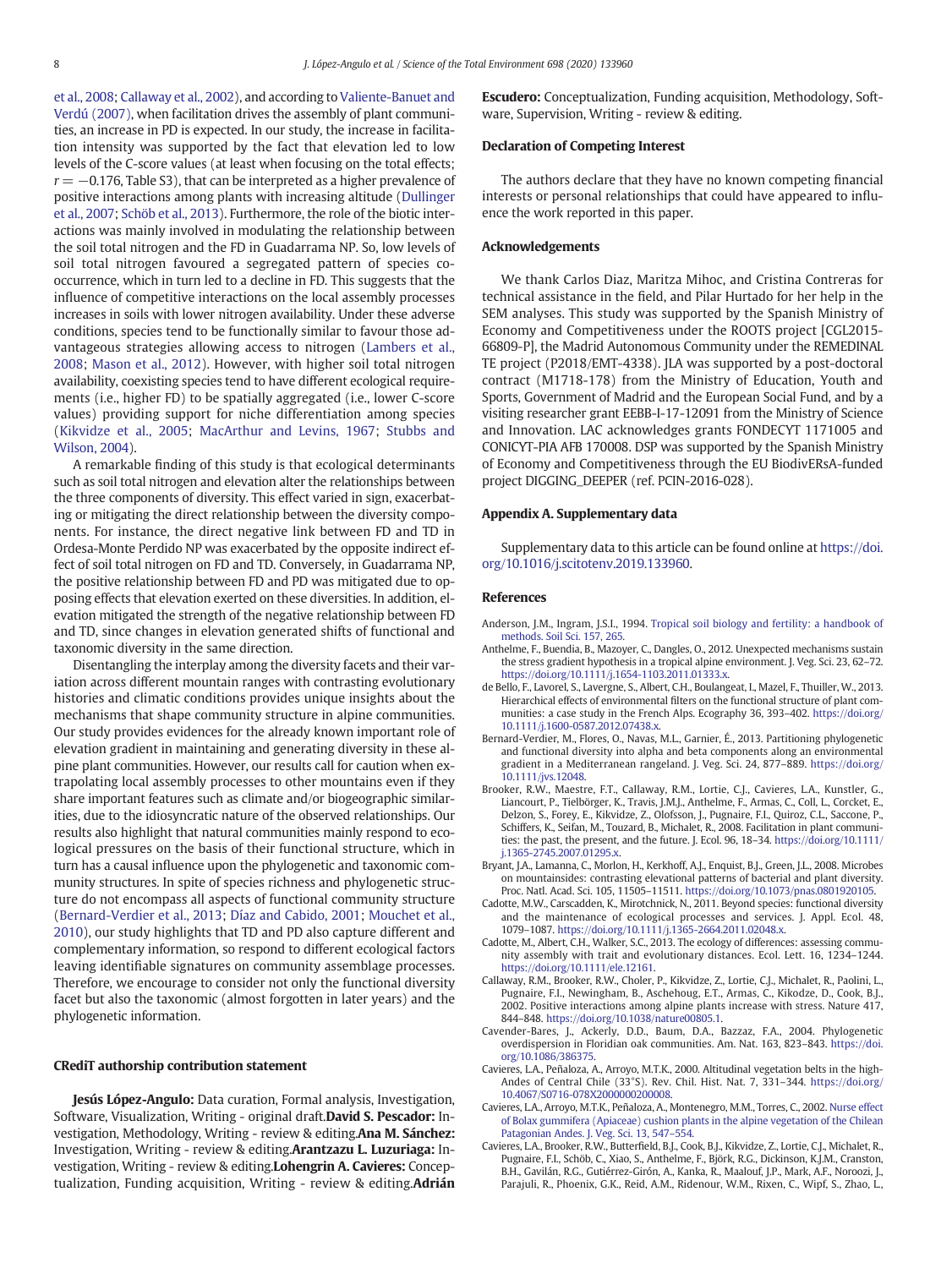<span id="page-8-0"></span>Escudero, A., Zaitchik, B.F., Lingua, E., Aschehoug, E.T., Callaway, R.M., 2014. Facilitative plant interactions and climate simultaneously drive alpine plant diversity. Ecol. Lett. 17, 193–202. <https://doi.org/10.1111/ele.12217>.

- Choler, P., 2005. Consistent shifts in Alpine plant traits along a mesotopographical gradient. Arct. Antarct. Alp. Res. 37, 444–453. [https://doi.org/10.1657/1523-0430\(2005\)](https://doi.org/10.1657/1523-0430(2005)037<0444:CSIAPT>2.0.CO;2) [037\[0444:CSIAPT\]2.0.CO;2](https://doi.org/10.1657/1523-0430(2005)037<0444:CSIAPT>2.0.CO;2).
- Colwell, R.K., Rahbek, C., Gotelli, N.J., 2004. The mid-domain effect and species richness patterns: what have we learned so far? Am. Nat. 163, E1–23. [https://doi.org/](https://doi.org/10.1086/382056) [10.1086/382056.](https://doi.org/10.1086/382056)
- Cornwell, W.K., Ackerly, D.D., 2009. Community assembly and shifts in plant trait distributions across an environmental gradient in coastal California. Ecol. Monogr. 79, 109–126. <https://doi.org/10.1890/07-1134.1>.
- Cornwell, W.K., Schwilk, D.W., Ackerly, D.D., 2006. A trait-based test for habitat filtering: convex hull volume. Ecology 87, 1465–1471. [https://doi.org/10.1890/0012-9658](https://doi.org/10.1890/0012-9658(2006)87) [\(2006\)87](https://doi.org/10.1890/0012-9658(2006)87).
- Cuesta, F., Muriel, P., Llambí, L.D., Halloy, S., Aguirre, N., Beck, S., Carilla, J., Meneses, R.I., Cuello, S., Grau, A., Gámez, L.E., Irazábal, J., Jácome, J., Jaramillo, R., Ramírez, L., Samaniego, N., Suárez-Duque, D., Thompson, N., Tupayachi, A., Viñas, P., Yager, K., Becerra, M.T., Pauli, H., Gosling, W.D., 2017. Latitudinal and altitudinal patterns of plant community diversity on mountain summits across the tropical Andes. Ecography 40, 001–014. [https://doi.org/10.1111/ecog.02567.](https://doi.org/10.1111/ecog.02567)
- Dainese, M., Lepš, J., de Bello, F., 2015. Different effects of elevation, habitat fragmentation and grazing management on the functional, phylogenetic and taxonomic structure of mountain grasslands. Perspect. Plant Ecol. Evol. Syst. 17, 44–53. [https://doi.org/](https://doi.org/10.1016/j.ppees.2014.09.002) [10.1016/j.ppees.2014.09.002](https://doi.org/10.1016/j.ppees.2014.09.002).
- de Bello, F., Buchmann, N., Casals, P., Lepš, J., Sebastià, M.T., 2009. Relating plant species and functional diversity to community δ13C in NE Spain pastures. Agric. Ecosyst. Environ. 131, 303–307. <https://doi.org/10.1016/j.agee.2009.02.002>.
- de Bello, F., Carmona, C.P., Lepš, J., Szava-Kovats, R., Pärtel, M., 2016. Functional diversity through the mean trait dissimilarity: resolving shortcomings with existing paradigms and algorithms. Oecologia 180, 933–940. [https://doi.org/10.1007/s00442-](https://doi.org/10.1007/s00442-016-3546-0) [016-3546-0.](https://doi.org/10.1007/s00442-016-3546-0)
- Devictor, V., Mouillot, D., Meynard, C.N., Jiguet, F., Thuiller, W., Mouquet, N., 2010. Spatial mismatch and congruence between taxonomic, phylogenetic and functional diversity: the need for integrative conservation strategies in a changing world. Ecol. Lett. 13, 1030-1040. https://doi.org/10.1111/j.1461world. Ecol. Lett. 13, 1030–1040. [https://doi.org/10.1111/j.1461-](https://doi.org/10.1111/j.1461-0248.2010.01493.x) [0248.2010.01493.x](https://doi.org/10.1111/j.1461-0248.2010.01493.x).
- Diamond, J.M., 1975. [Assembly of species communities. In: Cody, M.L., Diamond, J.M.](http://refhub.elsevier.com/S0048-9697(19)33930-0/rf0115) [\(Eds.\), Ecology and Evolution of Communities. Harvard University Press, Cambridge,](http://refhub.elsevier.com/S0048-9697(19)33930-0/rf0115) [MA, USA, pp. 342](http://refhub.elsevier.com/S0048-9697(19)33930-0/rf0115)–444.
- Díaz, S., Cabido, M., 2001. Vive la différence: plant functional diversity matters to ecosystem processes. Trends Ecol. Evol. 16, 646–655. [https://doi.org/10.1016/S0169-5347](https://doi.org/10.1016/S0169-5347(01)02283-2) [\(01\)02283-2.](https://doi.org/10.1016/S0169-5347(01)02283-2)
- Diaz, S., Cabido, M., Casanoves, F., 1998. Plant functional traits and environmental filters at a regional scale. J. Veg. Sci. 9, 113–122. <https://doi.org/10.2307/3237229>.
- Dullinger, S., Kleinbauer, I., Pauli, H., Gottfried, M., Brooker, R.W., Nagy, L., Theurillat, J.P., Holten, J.I., Abdaladze, O., Benito, J.L., Borel, J.L., Coldea, G., Ghosn, D., Kanka, R., Merzouki, A., Klettner, C., Moiseev, P., Molau, U., Reiter, K., Rossi, G., Stanisci, A., Tomaselli, M., Unterlugauer, P., Vittoz, P., Grabherr, G., 2007. Weak and variable relationships between environmental severity and small-scale co-occurrence in alpine plant communities. J. Ecol. 95, 1284–1295. [https://doi.org/10.1111/j.1365-](https://doi.org/10.1111/j.1365-2745.2007.01288.x) [2745.2007.01288.x](https://doi.org/10.1111/j.1365-2745.2007.01288.x).
- Flynn, D.F.B., Mirotchnick, N., Jain, M., Palmer, M.I., Naeem, S., 2011. Functional and phylogenetic diversity as predictors of biodiversity-ecosystem-function relationships. Ecology 92, 1573–1581. [https://doi.org/10.1890/10-1245.1.](https://doi.org/10.1890/10-1245.1)
- Fox, J.F., 1992. Responses of diversity and growth-form dominance to fertility in Alaskan tundra fellfield communities. Arct. Alp. Res. 24, 233–237. [https://doi.org/10.2307/](https://doi.org/10.2307/1551662) [1551662](https://doi.org/10.2307/1551662).
- Gandullo, J.M., 1974. [Ensayo de evaluación cuantitativa de la insolación y de la pendiente](http://refhub.elsevier.com/S0048-9697(19)33930-0/rf0145) [del terreno. An. INIA Ser. Recur. Nat. 1, 95](http://refhub.elsevier.com/S0048-9697(19)33930-0/rf0145)–107.
- Gerhold, P., Cahill, J.F., Winter, M., Bartish, I.V., Prinzing, A., 2015. Phylogenetic patterns are not proxies of community assembly mechanisms (they are far better). Funct. Ecol. 29, 600–614. [https://doi.org/10.1111/1365-2435.12425.](https://doi.org/10.1111/1365-2435.12425)
- Giménez-Benavides, L., Escudero, A., Iriondo, J.M., 2007. [Reproductive limits of a late](http://refhub.elsevier.com/S0048-9697(19)33930-0/rf0155)fl[owering high-mountain Mediterranean plant along an elevational climate gradient.](http://refhub.elsevier.com/S0048-9697(19)33930-0/rf0155) [New Phytol. 173, 367](http://refhub.elsevier.com/S0048-9697(19)33930-0/rf0155)–382.
- Gotelli, N.J., McCabe, D.J., 2002. Species co-occurrence: a meta-analysis of J. M. Diamond's assembly rules model. Ecology 83, 2091–2096. [https://doi.org/10.1890/0012-9658](https://doi.org/10.1890/0012-9658(2002)083<2091:SCOAMA>2.0.CO;2) [\(2002\)083\[2091:SCOAMA\]2.0.CO;2](https://doi.org/10.1890/0012-9658(2002)083<2091:SCOAMA>2.0.CO;2).
- Grace, J.B., 2006. [Structural Equation Modeling and Natural Systems. Cambridge Univer](http://refhub.elsevier.com/S0048-9697(19)33930-0/rf0165)[sity Press](http://refhub.elsevier.com/S0048-9697(19)33930-0/rf0165).
- Graham, C.H., Parra, J.L., Rahbek, C., Mcguire, J.A., 2009. Phylogenetic structure in tropical hummingbird communities. Proc. Natl. Acad. Sci. 106, 19673–19678. [https://doi.org/](https://doi.org/10.1073/pnas.0912879107) [10.1073/pnas.0912879107.](https://doi.org/10.1073/pnas.0912879107)
- Grime, J.P., 2006. [Plant Strategies, Vegetation Processes, and Ecosystem Properties. John](http://refhub.elsevier.com/S0048-9697(19)33930-0/rf0175) [Wiley & Sons](http://refhub.elsevier.com/S0048-9697(19)33930-0/rf0175).
- Grytnes, J.A., Vetaas, O.R., 2002. Species richness and altitude: a comparison between null models and interpolated plant species richness along the Himalayan altitudinal gradient, Nepal. Am. Nat. 159, 294–304. [https://doi.org/10.1086/338542.](https://doi.org/10.1086/338542)
- Hughes, C., Eastwood, R., 2006. Island radiation on a continental scale: exceptional rates of plant diversification after uplift of the Andes. Proc. Natl. Acad. Sci. 103, 10334–10339. [https://doi.org/10.1073/pnas.0601928103.](https://doi.org/10.1073/pnas.0601928103)
- Hurtado, P., Prieto, M., Aragón, G., Escudero, A., Martínez, I., 2019. Critical predictors of functional, phylogenetic and taxonomic diversity are geographically structured in lichen epiphytic communities. J. Ecol., 1–14 [https://doi.org/10.1111/](https://doi.org/10.1111/1365-2745.13189) [1365-2745.13189](https://doi.org/10.1111/1365-2745.13189).
- Iriondo, J.M., Albert, M.J., Escudero, A., 2003. Structural equation modelling: an alternative for assessing causal relationships in threatened plant populations. Biol. Conserv. 113, 367–377. [https://doi.org/10.1016/S0006-3207\(03\)00129-0](https://doi.org/10.1016/S0006-3207(03)00129-0).
- Jin, L.S., Cadotte, M.W., Fortin, M.J., 2015. Phylogenetic turnover patterns consistent with niche conservatism in montane plant species. J. Ecol. 103, 742–749. [https://doi.org/](https://doi.org/10.1111/1365-2745.12385) [10.1111/1365-2745.12385](https://doi.org/10.1111/1365-2745.12385).
- Keddy, P.A., 1992. [Assembly and response rules: two goals for predictive community ecol](http://refhub.elsevier.com/S0048-9697(19)33930-0/rf0205)[ogy. J. Veg. Sci. 3, 157](http://refhub.elsevier.com/S0048-9697(19)33930-0/rf0205)–164.
- Keddy, P.A., Weiher, E., 1999. [The scope and goals of research on assembly rules. In:](http://refhub.elsevier.com/S0048-9697(19)33930-0/rf0210) [Weiher, E., Keddy, P.A. \(Eds.\), Ecological Assembly Rules: Perspectives, Advances, Re](http://refhub.elsevier.com/S0048-9697(19)33930-0/rf0210)[treats. Cambridge University Press, Cambridge, UK, pp. 1](http://refhub.elsevier.com/S0048-9697(19)33930-0/rf0210)–20.
- Kikvidze, Z., Pugnaire, F.I., Brooker, R., Choler, P., Lortie, C.J., Michalet, R., Callaway, R.M., 2005. Linking patterns and processes in alpine plant communities: a global study. Ecology 86, 1395–1400. [https://doi.org/10.1890/04-1926.](https://doi.org/10.1890/04-1926)
- Körner, C., 2003. [Alpine Plant Life: Functional Plant Ecology of High Mountain Ecosystems.](http://refhub.elsevier.com/S0048-9697(19)33930-0/rf0220) [Second ed. Springer, New York, USA](http://refhub.elsevier.com/S0048-9697(19)33930-0/rf0220).
- Kraft, N.J.B., Ackerly, D.D., 2010. Functional trait and phylogenetic tests of community assembly across spatial scales in an Amazonian forest. Ecol. Monogr. 80, 401–422. <https://doi.org/10.1890/09-1672.1>.
- Laliberté, E., Zemunik, G., Turner, B.L., 2014. Environmental filtering explains variation in plant diversity along resource gradients. Science 345, 1602–1605. [https://doi.org/](https://doi.org/10.1126/science.1256330) [10.1126/science.1256330](https://doi.org/10.1126/science.1256330).
- Lambers, H., Raven, J.A., Shaver, G.R., Smith, S.E., 2008. Plant nutrient-acquisition strategies change with soil age. Trends Ecol. Evol. 23, 95–103. [https://doi.org/10.1016/j.](https://doi.org/10.1016/j.tree.2007.10.008) [tree.2007.10.008.](https://doi.org/10.1016/j.tree.2007.10.008)
- Le Bagousse-Pinguet, Y., Liancourt, P., Götzenberger, L., de Bello, F., Altman, J., Brozova, V., Chlumska, Z., Dvorsky, M., Capkova, K., Kopecky, M., Rehakova, K., Riha, P., Leps, J., Dolezal, J., 2017. A multi-scale approach reveals random phylogenetic patterns at the edge of vascular plant life. Perspect. Plant Ecol. Evol. Syst., 1–9 [https://doi.org/](https://doi.org/10.1016/j.ppees.2017.10.002) [10.1016/j.ppees.2017.10.002](https://doi.org/10.1016/j.ppees.2017.10.002).
- Li, X.H., Zhu, X.X., Niu, Y., Sun, H., 2014. Phylogenetic clustering and overdispersion for alpine plants along elevational gradient in the Hengduan Mountains Region, southwest China. J. Syst. Evol. 52, 280–288. <https://doi.org/10.1111/jse.12027>.
- López-Angulo, J., Pescador, D.S., Sánchez, A.M., Mihoč, M.A.K., Cavieres, L.A., Escudero, A., 2018a. Determinants of high mountain plant diversity in the Chilean Andes: from regional to local spatial scales. PLoS One 13, 1–16. [https://doi.org/10.1371/journal.](https://doi.org/10.1371/journal.pone.0200216) [pone.0200216.](https://doi.org/10.1371/journal.pone.0200216)
- López-Angulo, J., Swenson, N.G., Cavieres, L.A., Escudero, A., 2018b. Interactions between abiotic gradients determine functional and phylogenetic diversity patterns in Mediterranean-type climate mountains in the Andes. J. Veg. Sci. 29, 245–254. <https://doi.org/10.1111/jvs.12607>.
- Loreau, M., 2000. [Biodiversity and ecosystem functioning: recent theoretical advances.](http://refhub.elsevier.com/S0048-9697(19)33930-0/rf0260) [Oikos 91, 3](http://refhub.elsevier.com/S0048-9697(19)33930-0/rf0260)–17.
- Loreau, M., 2004. Does functional redundancy exist? Oikos 104, 606–611. [https://doi.org/](https://doi.org/10.1111/j.0030-1299.2004.12685.x) [10.1111/j.0030-1299.2004.12685.x](https://doi.org/10.1111/j.0030-1299.2004.12685.x).
- Lososová, Z., Šmarda, P., Chytrý, M., Purschke, O., Pyšek, P., Sádlo, J., Tichý, L., Winter, M., 2015. Phylogenetic structure of plant species pools reflects habitat age on the geological time scale. J. Veg. Sci. 26, 1080–1089. [https://doi.org/10.1111/jvs.12308.](https://doi.org/10.1111/jvs.12308)
- MacArthur, R., Levins, R., 1967. [The limiting similarity, convergence, and divergence of](http://refhub.elsevier.com/S0048-9697(19)33930-0/rf0275) [coexisting species. Am. Nat. 101, 377](http://refhub.elsevier.com/S0048-9697(19)33930-0/rf0275)–385.
- Machac, A., Janda, M., Dunn, R.R., Sanders, N.J., 2011. Elevational gradients in phylogenetic structure of ant communities reveal the interplay of biotic and abiotic constraints on diversity. Ecography 34, 364–371. [https://doi.org/10.1111/](https://doi.org/10.1111/j.1600-0587.2010.06629.x) [j.1600-0587.2010.06629.x.](https://doi.org/10.1111/j.1600-0587.2010.06629.x)
- Maestre, F.T., Escudero, A., Martínez, I., Guerrero, C., Rubio, A., 2005. Does spatial pattern matter to ecosystem functioning? Insights from biological soil crusts. Funct. Ecol. 19, 566–573. [https://doi.org/10.1111/j.1365.](https://doi.org/10.1111/j.1365)
- Mason, N.W.H., Richardson, S.J., Peltzer, D.A., de Bello, F., Wardle, D.A., Allen, R.B., 2012. Changes in coexistence mechanisms along a long-term soil chronosequence revealed by functional trait diversity. J. Ecol. 100, 678–689. [https://doi.org/10.1111/j.1365-](https://doi.org/10.1111/j.1365-2745.2012.01965.x) [2745.2012.01965.x](https://doi.org/10.1111/j.1365-2745.2012.01965.x).
- McCain, C.M., Grytnes, J., 2010. Elevational gradients in species richness. Encycl. Life Sci., 1–10 <https://doi.org/10.1002/9780470015902.a0022548>.
- Mihoč, M.A.K., Giménez-Benavides, L., Pescador, D.S., Sánchez, A.M., Cavieres, L.A., Escudero, A., 2016. [Soil under nurse plants is always better than outside: a survey](http://refhub.elsevier.com/S0048-9697(19)33930-0/rf0300) [on soil amelioration by a complete guild of nurse plants across a long environmental](http://refhub.elsevier.com/S0048-9697(19)33930-0/rf0300) [gradient. Plant Soil 408, 31](http://refhub.elsevier.com/S0048-9697(19)33930-0/rf0300)–41.
- Mitchell, R.J., 1992. [Testing evolutionary and ecological hypotheses using path analysis](http://refhub.elsevier.com/S0048-9697(19)33930-0/rf0305) [and structural equation modelling. Funct. Ecol. 6, 123](http://refhub.elsevier.com/S0048-9697(19)33930-0/rf0305)–129.
- Mouchet, M.A., Villéger, S., Mason, N.W.H., Mouillot, D., 2010. Functional diversity measures: an overview of their redundancy and their ability to discriminate community assembly rules. Funct. Ecol. 24, 867–876. [https://doi.org/10.1111/j.1365-](https://doi.org/10.1111/j.1365-2435.2010.01695.x) [2435.2010.01695.x](https://doi.org/10.1111/j.1365-2435.2010.01695.x).
- Naeem, S., 1998. Species redundancy and ecosystem reliability. Conserv. Biol. 12, 39–45. <https://doi.org/10.1046/j.1523-1739.1998.96379.x>.
- Oliver, Schmid, B.C., Sykes, M.T., Poschlod, P., Michalski, S.G., Durka, W., Kühn, I., Winter, M., Prentice, H.C., 2013. Contrasting changes in taxonomic, phylogenetic and functional diversity during a long-term succession: insights into assembly processes. J. Ecol. 101, 857–866. [https://doi.org/10.1111/1365-2745.12098.](https://doi.org/10.1111/1365-2745.12098)
- Pagel, M., 1999. Inferring the historical patterns of biological evolution. Nature 401, 877–884. <https://doi.org/10.1038/44766>.
- Pakeman, R.J., 2014. Functional trait metrics are sensitive to the completeness of the species' trait data? Methods Ecol. Evol. 5, 9–15. [https://doi.org/10.1111/2041-](https://doi.org/10.1111/2041-210X.12136) [210X.12136](https://doi.org/10.1111/2041-210X.12136).
- Pavoine, S., Vela, E., Gachet, S., De Bélair, G., Bonsall, M.B., 2011. Linking patterns in phylogeny, traits, abiotic variables and space: a novel approach to linking environmental